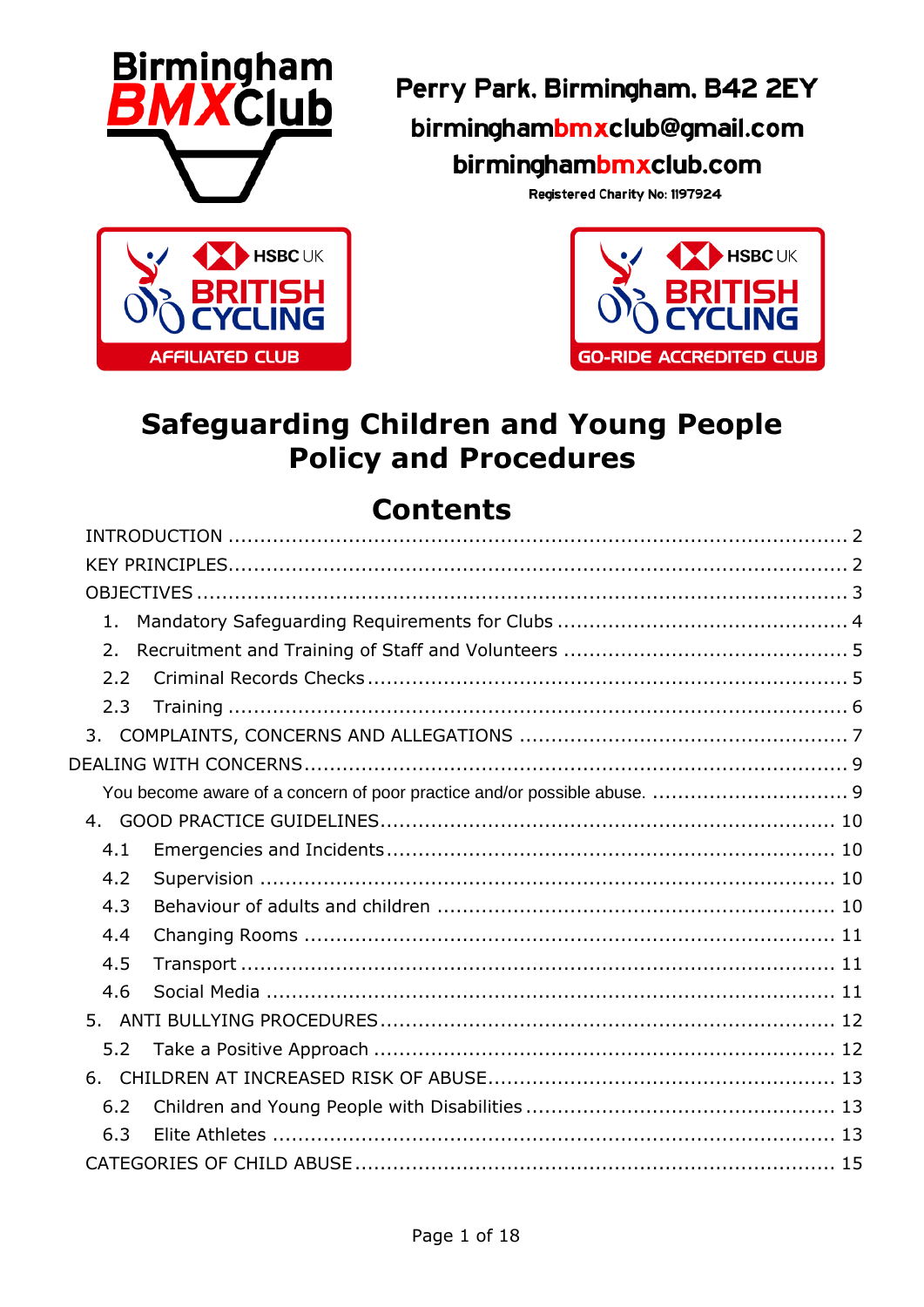

Perry Park, Birmingham, B42 2EY birminghambmxclub@gmail.com birminghambmxclub.com

Registered Charity No: 1197924

# **Safeguarding Children and Young People Policy**

#### <span id="page-1-0"></span>**INTRODUCTION**

Birmingham BMX Club (BBMXC) is committed to ensuring that everyone participating in cycling does so in a safe and enjoyable environment.

BBMXC recognises the policies of the National Governing Body, as set in out in the "British Cycling Safeguarding Children and Young People Policy 2019".

This policy and supporting procedures set out a framework to fulfil our commitment to good practice and the protection of children in our care.

Children may be harmed in any environment and those having regular contact with young people have a key role in putting their welfare first, adopting these practices that protect and support them.

#### <span id="page-1-1"></span>**KEY PRINCIPLES**

The welfare of children is paramount.

(A child is defined by law in England and Wales as a person under the age of 18 years.)

• All children, regardless of their Age, Race, Religion or Belief, Disability, Gender identity or Sexual Orientation, have the right to protection from abuse.

All concerns and allegations of abuse and poor practice will be taken seriously and responded to swiftly and appropriately.

We recognise the authority of the statutory agencies, Working Together under the Children Act 2004, and any legislation and statutory guidance which supersedes these.

• Everyone will work in partnership to promote the welfare, health, and development of children.

• BBMXC owes a legal duty of care to children on our premises or engaged in our activities. That duty is to take reasonable care to ensure their reasonable safety and the duty is higher than it would be for adults.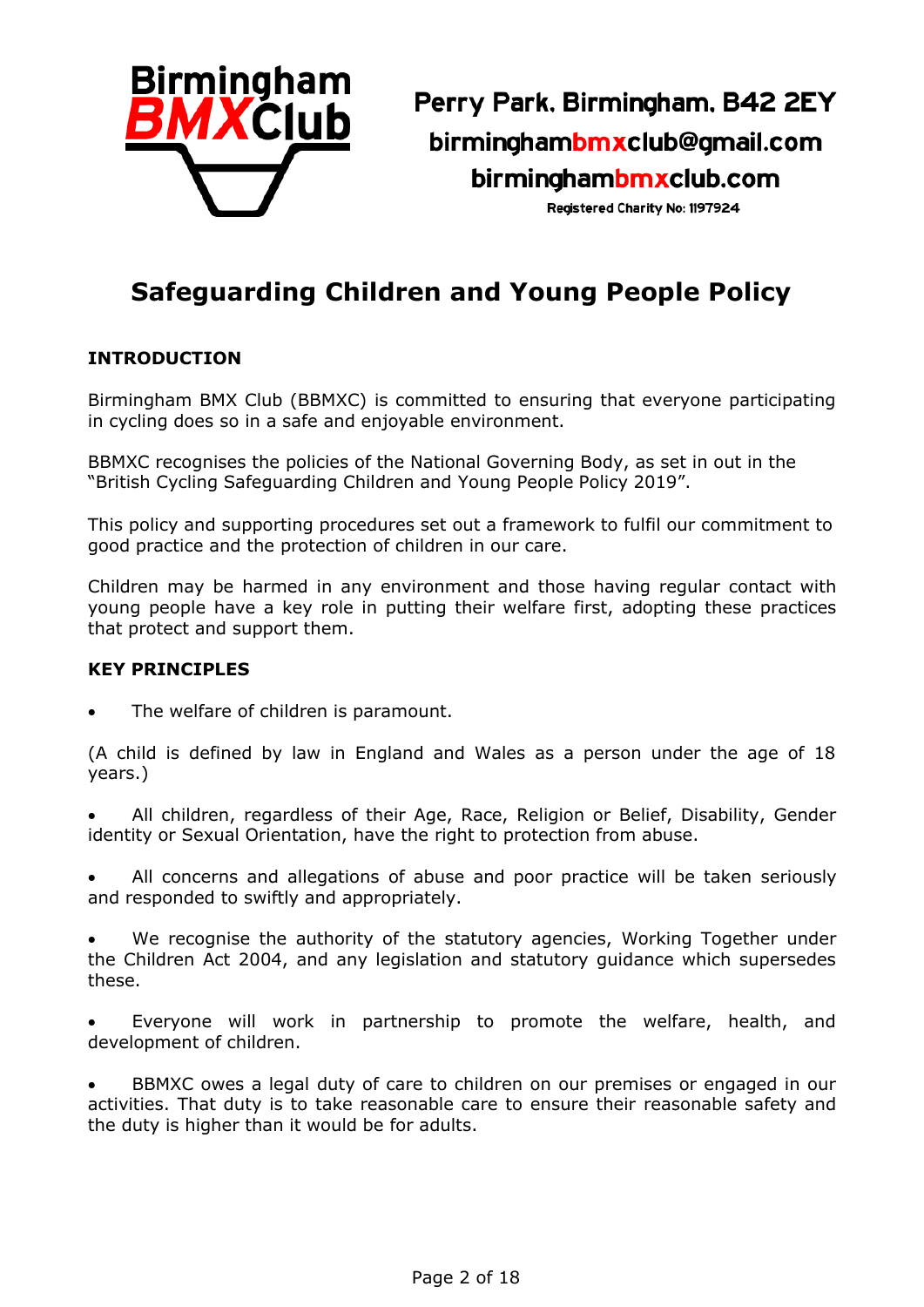# <span id="page-2-0"></span>**OBJECTIVES**

The overall aim of the policy is to ensure that everyone participating in the sport does so in a safe environment that supports children and young people to meet their potential.

BBMXC will work to promote the principles of safeguarding children by:

Reviewing policy and procedures every three years or whenever there is a major change in legislation or a significant organisational change.

• Using appropriate recruitment procedures to assess the suitability of volunteers and staff working with children and young people in line with guidance from British Cycling.

• Following procedures to report welfare concerns and allegations about the behaviour of adults and ensuring that all staff, volunteers, officials, parents, and participants, including children, are aware of these procedures.

• Directing staff, volunteers, coaches, and officials to appropriate safeguarding training and learning opportunities, where this is appropriate to their role.

• Acknowledging the additional vulnerability of some groups of children (e.g., disabled, looked after children, those with communication differences). Ensuring that the environment is appropriate for the child and tailored to their needs.

• Reassuring parents and carers that all children and young people will receive the best care possible whilst participating in club activities.

• Ensuring that children and their parents/carers are informed and consulted and, where appropriate, fully involved in decisions that affect them.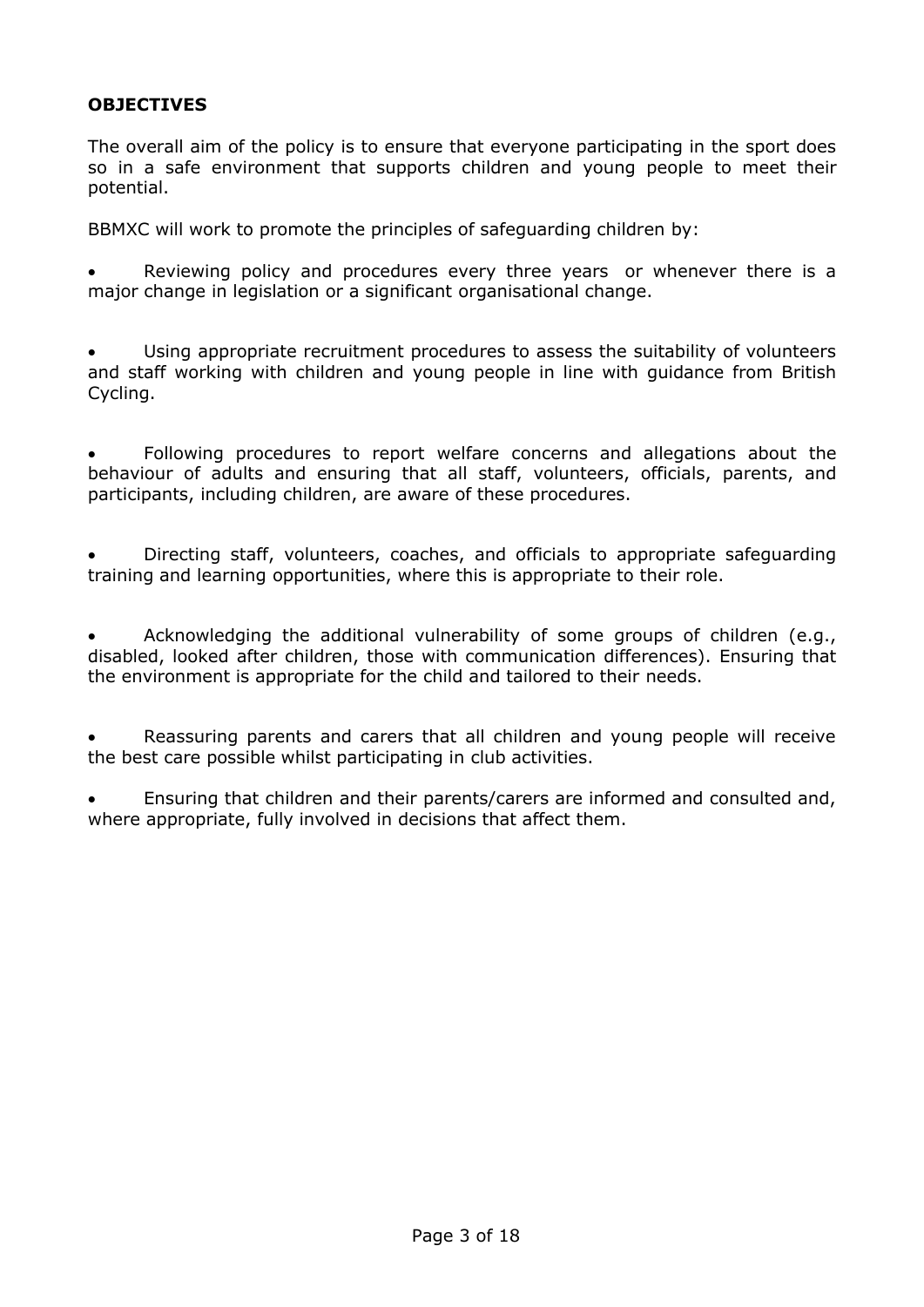# <span id="page-3-0"></span>**1. Mandatory Safeguarding Requirements for Clubs**

BBMXC will comply with the British Cycling Mandatory Safeguarding Requirements set out below.

• Adopt and implement the British Cycling Safeguarding Children and Young People Policy, ensuring that it is understood by all, and procedures are put into practice.

Recruit, appoint, register, and arrange for the training of a Club Welfare Officer (CWO), with a clear role description, who is the designated contact for Safeguarding issues.

• Ensure that your Club Welfare Officer holds a current Disclosure and Barring Service check (DBS) through British Cycling.

• Display and communicate the contact details for the Club Welfare Officer where possible.

• Ensure that all those working or volunteering with children in Regulated Activity hold a current Disclosure and Barring Service check (DBS) through British Cycling.

• Display and communicate the club's own Safeguarding Policy Statement where possible.

Follow the British Cycling reporting procedures, referring all concerns and allegations to the British Cycling Lead Safeguarding Officer.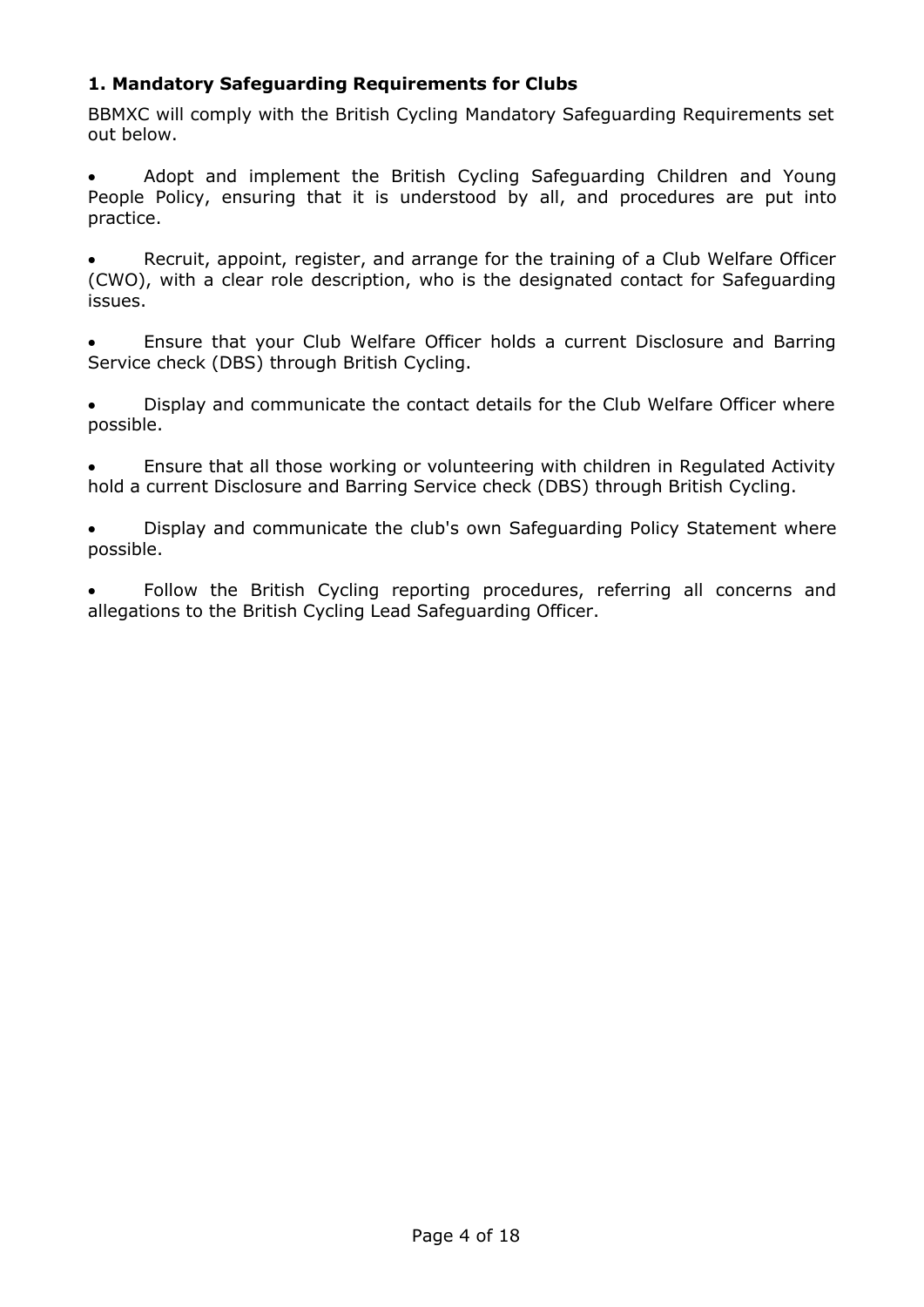# <span id="page-4-0"></span>**2. Recruitment and Training of Staff and Volunteers**

# **2.1 Recruitment**

BBMXC understand that getting the right volunteers in place is key to a well-organised club providing a safe and supportive environment.

Each role that involves an element of responsibility concerning children, particularly those involving the regular supervision of children, whether voluntary or paid, should be assessed to establish which qualifications, checks and other requirements are necessary. These will include the following:

- An application form
- A self-disclosure form

• A minimum of two reference checks (this may be from the applicant's last employer and/or from someone able to comment on the applicant's experience in working with children or young people. A friend or neighbour would not be considered a suitable referee)

• Details of previous volunteering experiences or relevant employment working with children

• A Disclosure & Barring Service (DBS) check (where eligible)

All volunteers and staff recruited with responsibility for and significant contact with children must agree to inform the club if they are subsequently investigated by any agency or organisation with concerns about their behaviour towards children or young people.

BBMXC will report this to the British Cycling Safeguarding Lead Officer who will advise on the appropriate course of action.

Where such an individual has significant contact with or responsibility for children in a specified role at an event organised or sanctioned by British Cycling then that individual must directly inform the British Cycling Lead Safeguarding Officer.

#### <span id="page-4-1"></span>**2.2 Criminal Records Checks**

# **2.2.1 Disclosure and Barring Service (DBS) Checks**

DBS checks are another tool in the recruitment process. These must be renewed every three years.

The type of DBS check required will be determined by the role someone has, the frequency of that role being carried out and whether or not the role is supervised.

Anyone needing a DBS check must complete an application through British Cycling. Use of the update service and/or DBS checks through other organisations are not accepted.

If a DBS certificate contains any information, then British Cycling will want to see the complete copy.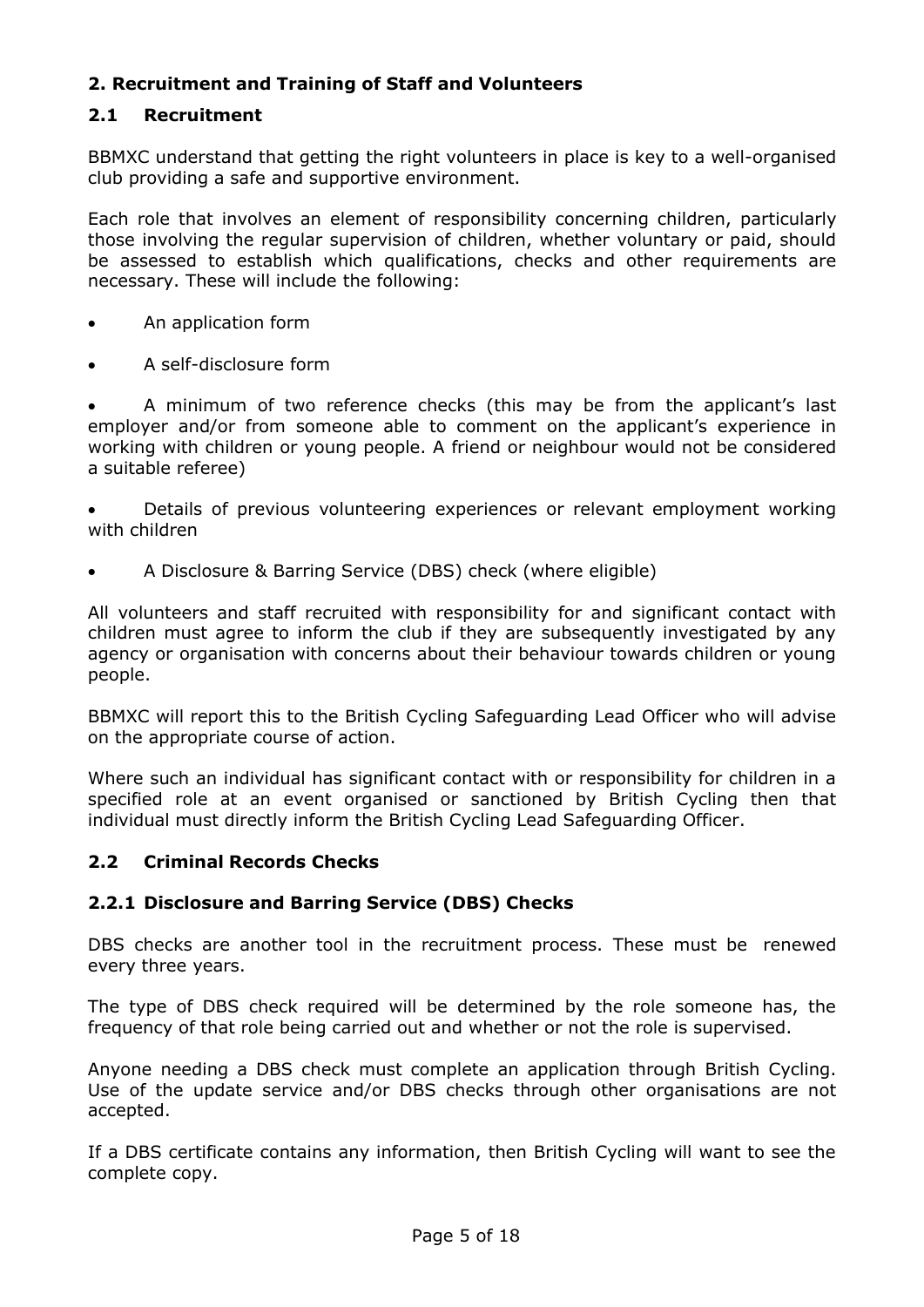A criminal record will not necessarily prevent an applicant from working or volunteering with children and young people, but a suitability assessment will be conducted, and the applicant may be asked to provide additional information and references.

British Cycling will take into account the Rehabilitation of Offenders Act and only consider offences that are relevant to the care, supervision, and training of children.

If the applicant fails to engage in this process, then BBMXC will be informed, and the applicant will be required to cease any involvement in BBMXC activities.

British Cycling will not inform BBMXC about the details of any offending, but we will be informed whether the applicant is considered suitable to work with children andyoung people.

# <span id="page-5-0"></span>**2.3 Training**

All staff, volunteers, coaches, and officials should be offered access to appropriate safeguarding training. BBMXC will follow British Cycling's recommendation of attendance at a recognised face to face safeguarding course and all volunteers and staff who have significant contact with children should attend. A refresher course should be completed every three years.

Appropriate safeguarding training should be mandatory for all individuals in 'Regulated Activity.'

Legislation sets out what 'Regulated Activity' with children is. It is determined by the role someone has, the frequency of that role being carried out and whether or not the role is supervised.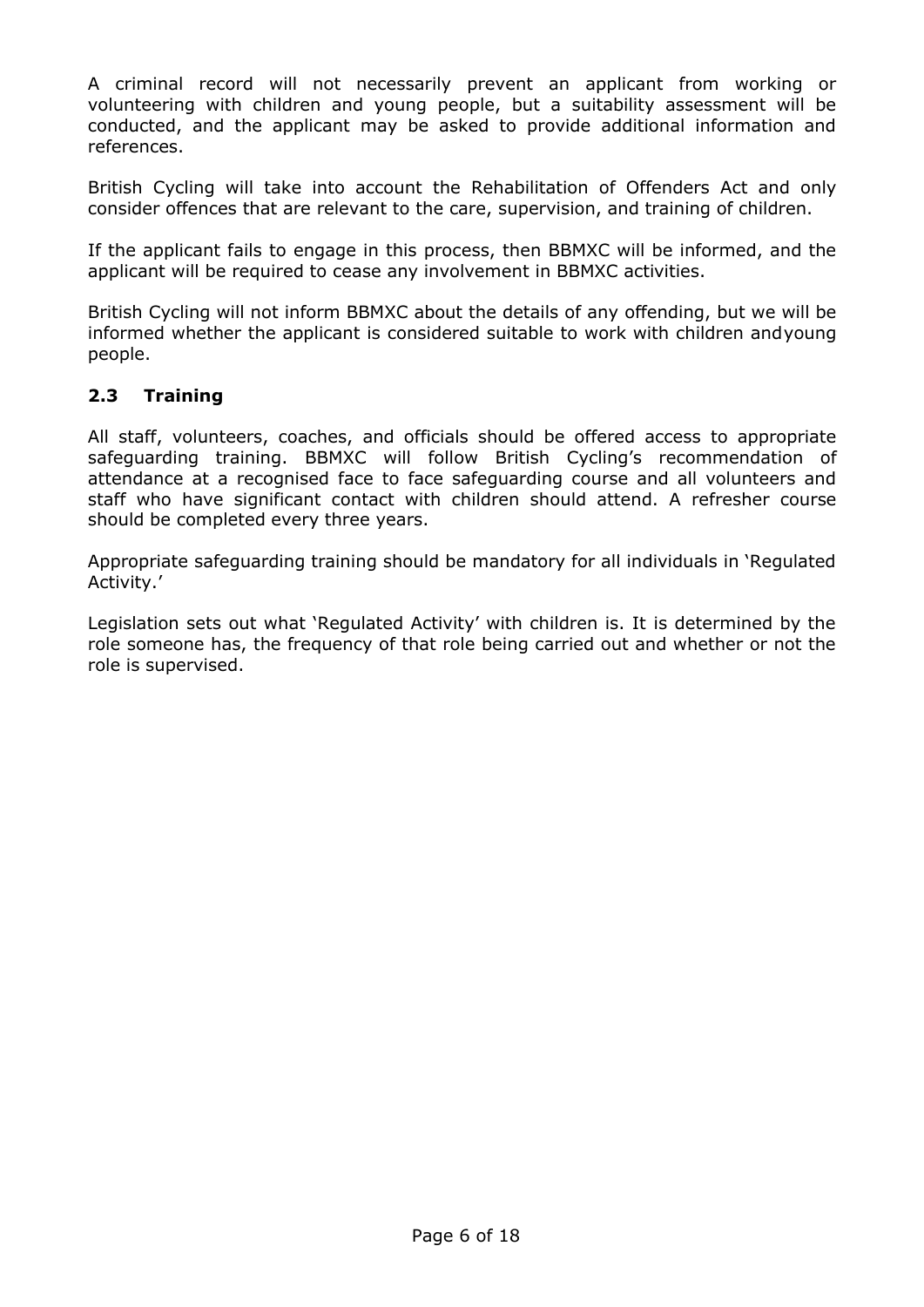#### <span id="page-6-0"></span>**3. COMPLAINTS, CONCERNS AND ALLEGATIONS**

**3.1** If any individual has a concern about the welfare of a child, or the conduct of another person (whether they are an adult or child, parent, coach, member or otherwise), these concerns should be brought to the attention of the BBMXC Welfare Officer without delay.

The person reporting the concern is not required to decide whether abuse has occurred, but simply has a duty to share their concerns and any relevant information with the BBMXC Welfare Officer

Please refer to the Flowchart "Dealing with Concerns" below for further details.

**3.2** You may receive information regarding the welfare of a child or young person who is involved in cycling, yet the concern itself does not relate to someone within the sport (e.g., the concern relates to the child's home or other social settings) In these circumstances you should still follow the same procedures.

Please refer to the Flowchart "Dealing with Concerns" below for further details.

**3.3** All concerns will be treated in confidence. Details should only be shared on a "need to know" basis with those who can help with the management of the concern.

**3.4** Concerns will be recorded on an [Incident Report Form](https://birminghambmxclub.com/membership/Incident_Report_Form.doc) and sent to the British Cycling Lead Safeguarding Officer within 24 hours.

**3.5** BBMXC will work with British Cycling and other external agencies to take appropriate action where concerns relate to potential abuse or alleged poor practice. Disciplinary procedures will be applied and followed where appropriate.

**3.6** Any information about an individual that relates to their suitability to work, volunteer with, or participate alongside children and young people will be reported to the British Cycling Safeguarding Lead Officer.

A safeguarding risk assessment will be completed by British Cycling and British Cycling disciplinary procedures will be applied and followed where appropriate

**3.7** In the event of a child disclosing any type of abuse, the following guidance is given:

- Reassure them that they have done the right thing to share the information
- Listen carefully and take what they say seriously

• Do not make promises that cannot be kept, such as promising not to tell anyone else

• Do not seek to actively question the child or lead them in any way to disclose more information than they are comfortably able to: this may compromise any future action. Only ask questions to clarify your understanding where needed e.g., can youtell me what you mean by the word xxxxx?

Record what the child has said as soon as possible on an [incident](https://birminghambmxclub.com/membership/Incident_Report_Form.doc) report form.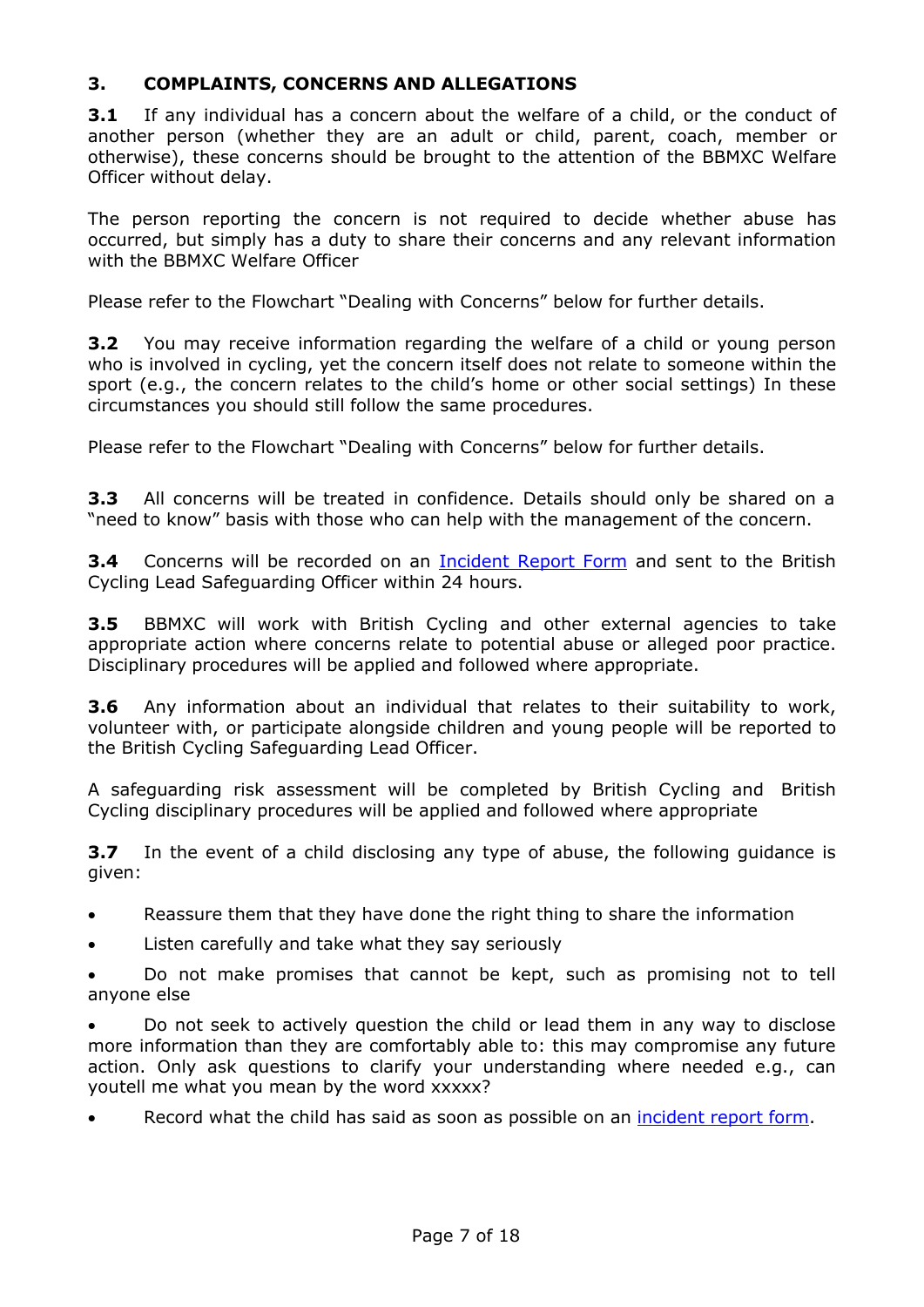BBMXC will give careful consideration as to whether the parents of the child involved should be informed of the concern at that stage if they are responsible for the abuse or are unable to respond to the situation appropriately then this could put the child at greater risk.

BBMXC will seek advice from the British Cycling Lead Safeguarding Officer where possible.

If the British Cycling Lead Safeguarding Officer is not available and a delay cannot be justified then BBMXC will seek advice from the local Children's Social Care department, the Police, or the NSPCC.

**3.8** BBMXC understand that the NSPCC Helpline is available to discuss concerns regarding poor practice and abuse in confidence with members of the public who need support. The Helpline number is 0808 800 5000.

**3.9** Safeguarding children and young people requires everyone to be committed to the highest possible standards of openness, integrity, and accountability. BBMXC supports an environment where staff, volunteers, parents, and the public are encouraged to raise safeguarding and child protection concerns.

Anyone who reports a legitimate concern (even if their concerns subsequently appear to be unfounded) will be supported.

All concerns will be taken seriously.

**3.10** BBMXC may take action to restrict a member's involvement in cycling during an ongoing investigation. This is a neutral act. At a later stage, the individual may be subject to action under the appropriate disciplinary regulations.

**3.11** BBMXC are aware that all concerns reported to the British Cycling Lead Safeguarding Officer will be referred to the British Cycling Case Management Group who will advise on the appropriate course of action to take and ensure that all allegations, incidents, and referral relating to the safeguarding of children are dealt with fairly and equitably.

**3.12** Details relating to children and young people will be kept on file and secure.

Details of a child or young person will not be shared with a third party without parental consent unless the information is required in the interests of safeguarding and the child or young person may be at greater risk if the parents are aware.

All concerns/allegations will be dealt with confidentially and information will only be shared on a need-to-know basis, either internally or externally depending on the nature/seriousness of the concern/allegation.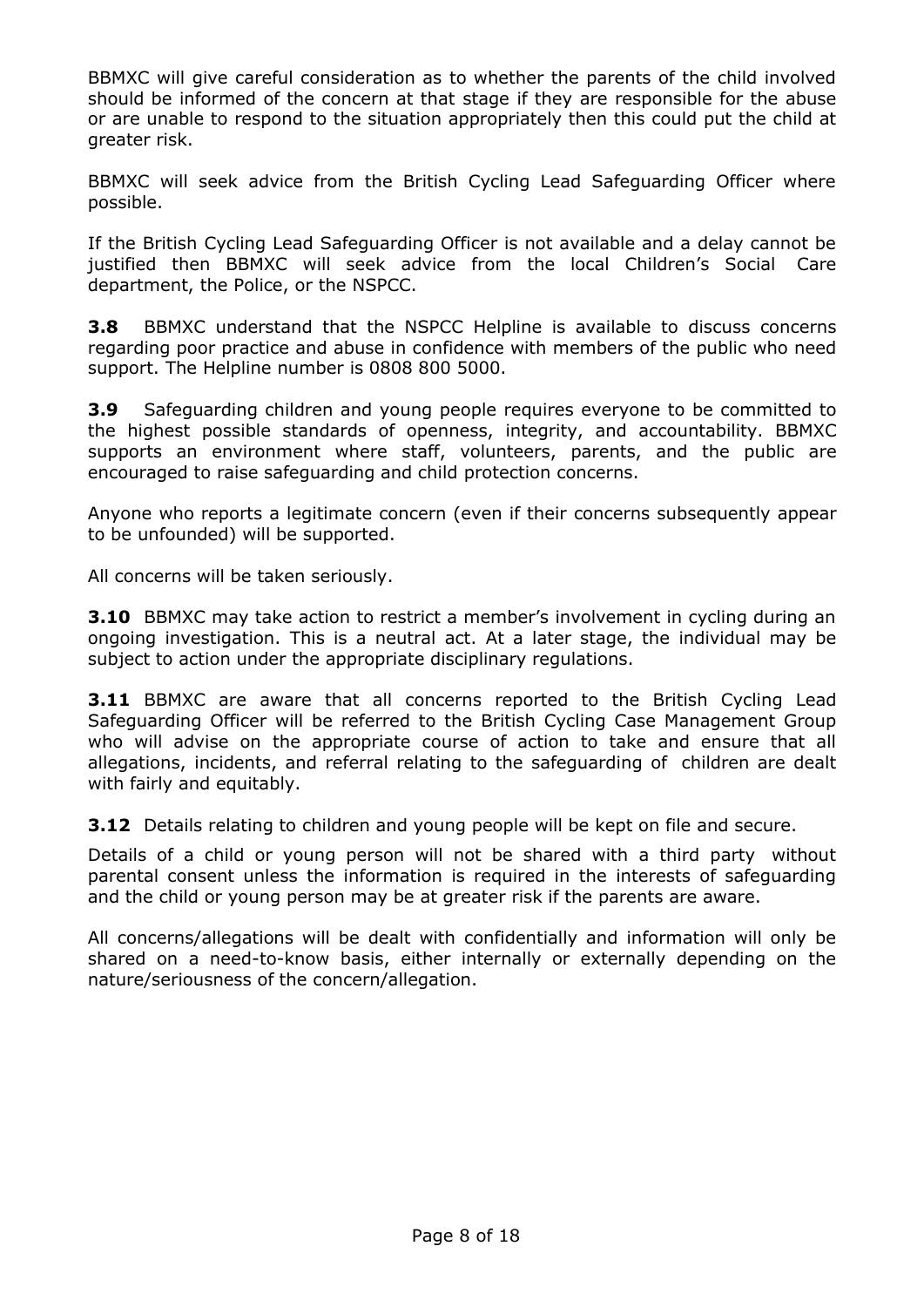# **DEALING WITH CONCERNS**

# <span id="page-8-1"></span><span id="page-8-0"></span>**You become aware of a concern of poor practice and/or possible abuse.** This may relate to possible abuse within the sport, in the child's home or in an alternative socialsetting and/or your concern may relate to poor practice within a cycling setting. Stay calm. If the child is with you then reassure him/her that they are not to blame. Do not make any promises or confidentiality or outcome. Take a detailed record of what is said and what action you have taken. Is the child in need of medical attention? Yes | No If the child requires urgent medical attention call an ambulance and inform the hospital doctor that you have a child protection concern Report your concern to the Club Welfare Officer\* Where concerns are identified during an event, or an organised recreational ride then identify the person responsible for safeguarding and share your concern with them. This may be an Event Welfare Officer or Ride Leader. The Club Welfare Officer (individual with safeguarding responsibility) will 1. Seek advice from the British Cycling Lead Safeguarding Officer 2. In an emergency or where the British Cycling Lead Safeguarding Officer is unavailable then the principle of least delay is important. In these circumstances, the Club Welfare Officer will seek advice immediately from the local Children's Services, the Police, or the NSPCC Helpline. 3. Take action as advised by these agencies. 4. Make a factual record of events and refer the matter to the British Cycling Lead Safeguarding Officer within 24 hours. The British Cycling Lead Safeguarding Officer will assess the information provided and advise accordingly on the next steps \*\* \* If the Club Welfare Officer is not available, or the concerns relates to the Club Welfare Officer/individual with safeguarding responsibility then contact the British Cycling Lead Safeguarding Officer or refer the matter directly to Children'sSocial Care/Police as a delay may place the child at further risk.

\*\*If the concern is about the British Cycling Lead Safeguarding Officer, then report your concernsdirectly to the local Children's Social Care, the local Police, or the NSPCC Helpline.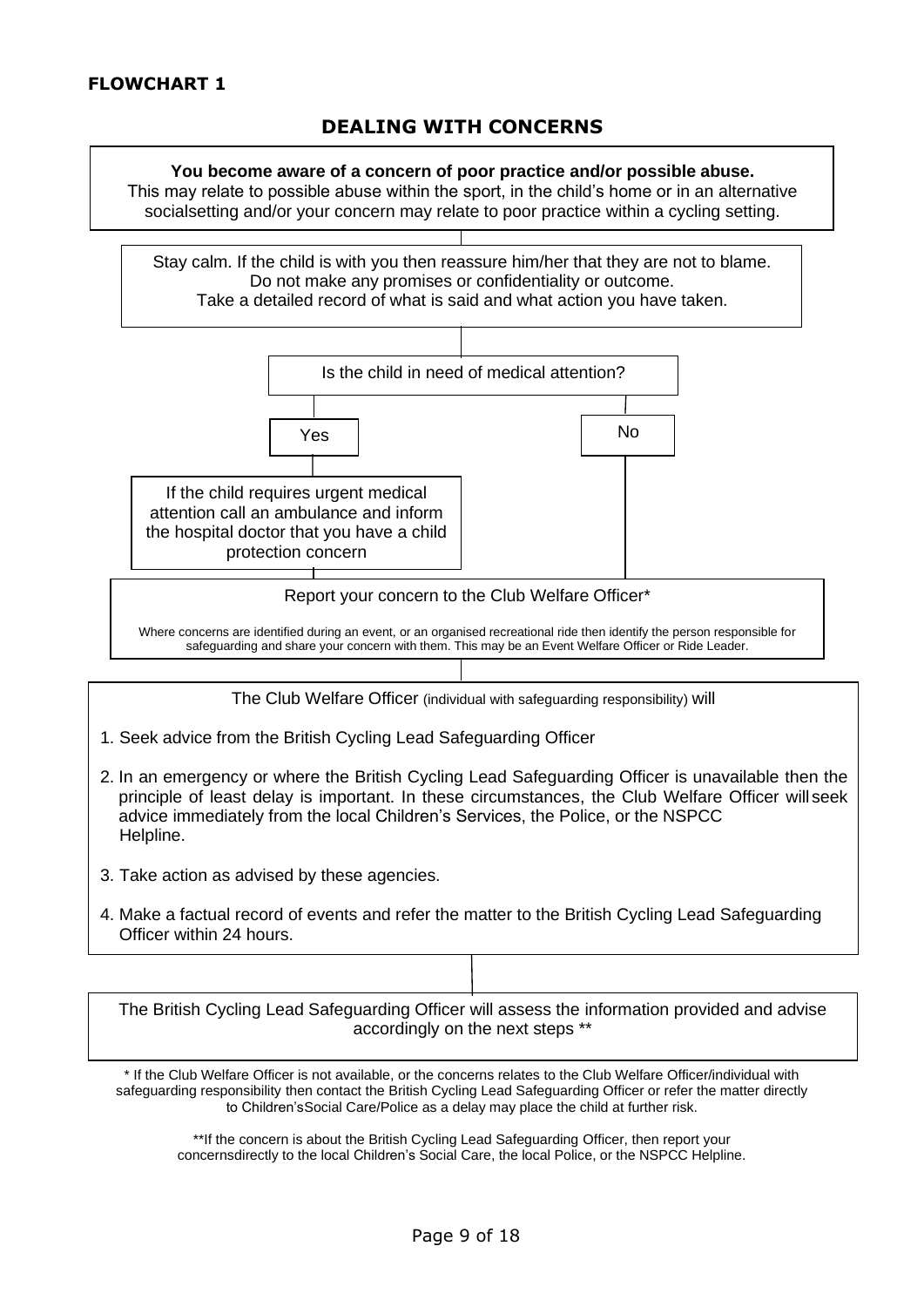# <span id="page-9-0"></span>**4. GOOD PRACTICE GUIDELINES**

#### <span id="page-9-1"></span>**4.1 Emergencies and Incidents**

Where children are participating in events or activities, or attending organised coaching sessions, Parental Consent Forms will be obtained. These forms will be retained, treated in confidence, and only shared with those who require the information they contain to perform their role effectively.

#### <span id="page-9-2"></span>**4.2 Supervision**

**4.2.1** During coaching sessions, coaches will conduct a risk assessment to inform decision making about appropriate supervision levels.

Coaches should consult their British Cycling Coaching guidelines for specific coaching ratios.

Regardless of the recommended ratio of adults to participants, it is recommended that a minimum of two adults should be present. This ensures at least basic cover in the event of something impacting on the availability of one of the adults during the activity.

**4.2.2** Parents may be encouraged to stay for coaching, activities & other events where their children are of an age where greater levels of parental supervision are required.

**4.2.3** Parents should be made aware that where there is limited changing room space there may be occasions when adults and children may need to share the facilities.

**4.2.4** Parents should be aware that supervision is only supplied when their child is attending and engaged in specific coaching sessions and activities.

**4.2.5** Special arrangements will be made for away trips. Parents will receive full information about arrangements for any such trip and will be required to provide their consent for their child's participation.

#### <span id="page-9-3"></span>**4.3 Behaviour of adults and children**

**4.3.1** Adults who work with children are placed in a position of trust concerning children, and therefore it is important they behave appropriately and provide a strong positive role model for children, both to protect children and those working with children from allegations of poor practice.

**4.3.2** BBMXC requires that all staff and volunteers working with children adhere to the standards set out in the Code of Conduct relevant to their role. Similarly, children, parents and all participants are expected to follow their respective Codes of Conduct to ensure the enjoyment of all participants and assist BBMXC in ensuring their welfare is safeguarded.

**4.3.3** Responsible interaction between adults and children helps bring mutual respect and understanding and should be encouraged during activities. Adults should always be aware, however, that age-related differences do exist and conduct themselves in a manner that both recognises this and prioritises the welfare of any children involved.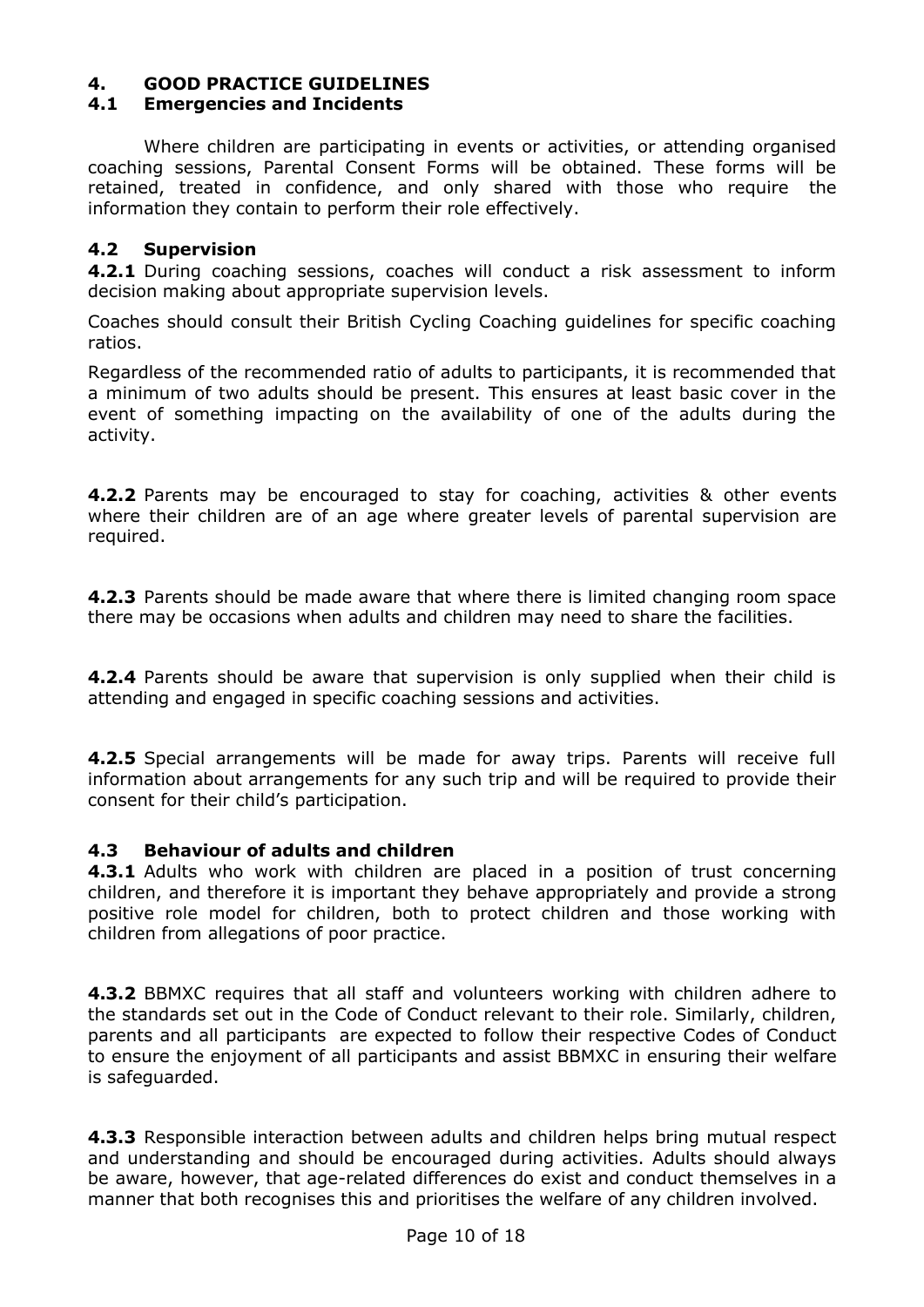**4.3.4** Physical contact with children by coaches or volunteers should always be intended to meet the needs of the child and the sport, not the adult. For example, to develop techniques, to protect the child from injury, to provide first aid or treat an injury. It should always take place in an open environment, and should not, as a general principle, be made gratuitously or unnecessarily.

### <span id="page-10-0"></span>**4.4 Changing Rooms**

**4.4.1** Changing rooms may be used by several individuals at events or activities.

When children are attending events and activities parents will be made aware that adults may use changing rooms throughout the day for changing & showering.

Where a parent/carer does not consent to their child accessing the changing rooms, it is their responsibility to either supervise the child while in the changing rooms or ensure that they do not use them.

**4.4.2** Members of staff, volunteers, coaches, and officials will not shower or change atthe same time as the children and young people that they have been working with.

**4.4.3** No photographic equipment should be used in changing rooms. This includes cameras, video cameras, mobile phones, and any other device capable of taking and recording images.

#### <span id="page-10-1"></span>**4.5 Transport**

**4.5.1** BBMXC believes it is primarily the responsibility of parents to transport their children to and from events and activities. It is not the responsibility of BBMXC staff, volunteers, officials, or coaches to transport children and young people to and from events, activities, or coaching sessions.

**4.5.2** Arrangements for transport may be made in exceptional circumstances, such as team events. Where this is the case, the written permission of the parent will be sought.

The drivers used will be checked for their suitability to transport and supervise children and their insurance arrangements verified.

Consideration will be given to accident, breakdown, and recovery cover.

#### <span id="page-10-2"></span>**4.6 Social Media**

Social media provides unique opportunities to engage and develop relationships with people in a creative and dynamic forum where users are active participants.

However, the range of social networking sites also introduces a range of potential safeguarding risks to children and young people.

Members of staff, volunteers, officials, and coaches must follow best practice guidelines.

Additional care may be needed with some children in terms of internet safety depending on their age, understanding and development. This may be something to consider with the child and their parents.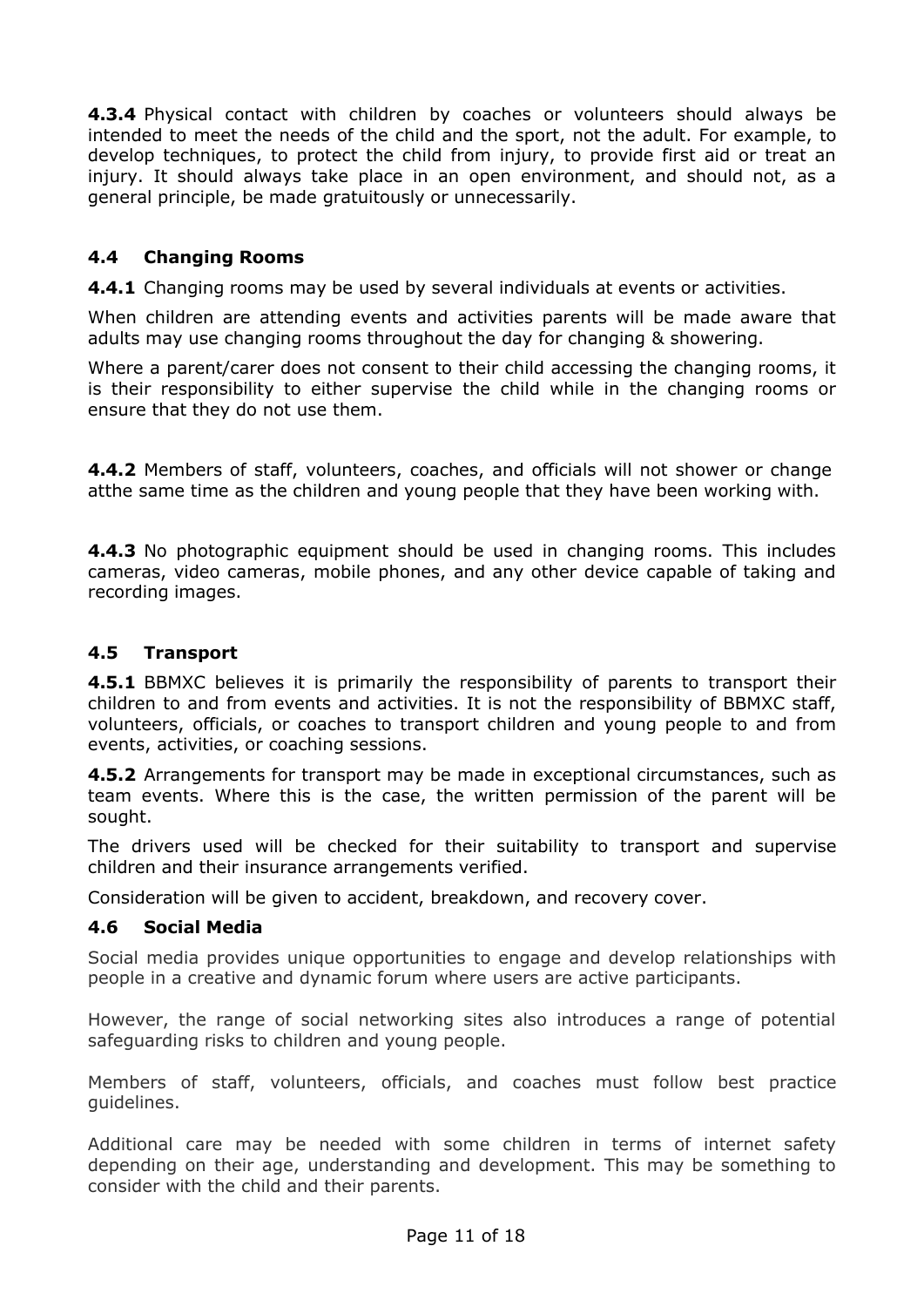#### <span id="page-11-0"></span>**5. ANTI-BULLYING PROCEDURES**

**5.1** BBMXC believe that every effort must be made to eradicate bullying in all its forms.

Bullying can be difficult to define and can take many forms which can be categorised as:

- Physical
- Verbal
- **Fmotional**

Bullying can take place anywhere but is more likely to take place where there is inadequate supervision. Bullying is defined as the repetitive, intentional hurting of one person or group by another person or group where the relationship involves an imbalance of power.

Bullies no longer rely on being physically near to the victim. It can happen face to face or online. Cyberbullying is when a person uses technology to deliberately upset someone.

A bully can be anyone involved in the sport, a parent, coach, child, member of staff, volunteer or official.

BBMXC will not tolerate bullying in any of its forms during activities, events, competitions, coaching or at any other time.

#### <span id="page-11-1"></span>**5.2 Take a Positive Approach**

BBMXC will:

• Ensure that Anti-Bullying policies are promoted

• Ensure all staff and volunteers working with children adhere to the standards set out in the Code of Conduct relevant to their role.

• Ensure that all children, parents, and participants follow their own Code ofConduct

• Have discussions about bullying and why it matters and how we will respond to it

• Develop an open environment that encourages children and young people to share their concerns

• Report any concern about bullying to the British Cycling Lead Safeguarding Officer

Take the problem seriously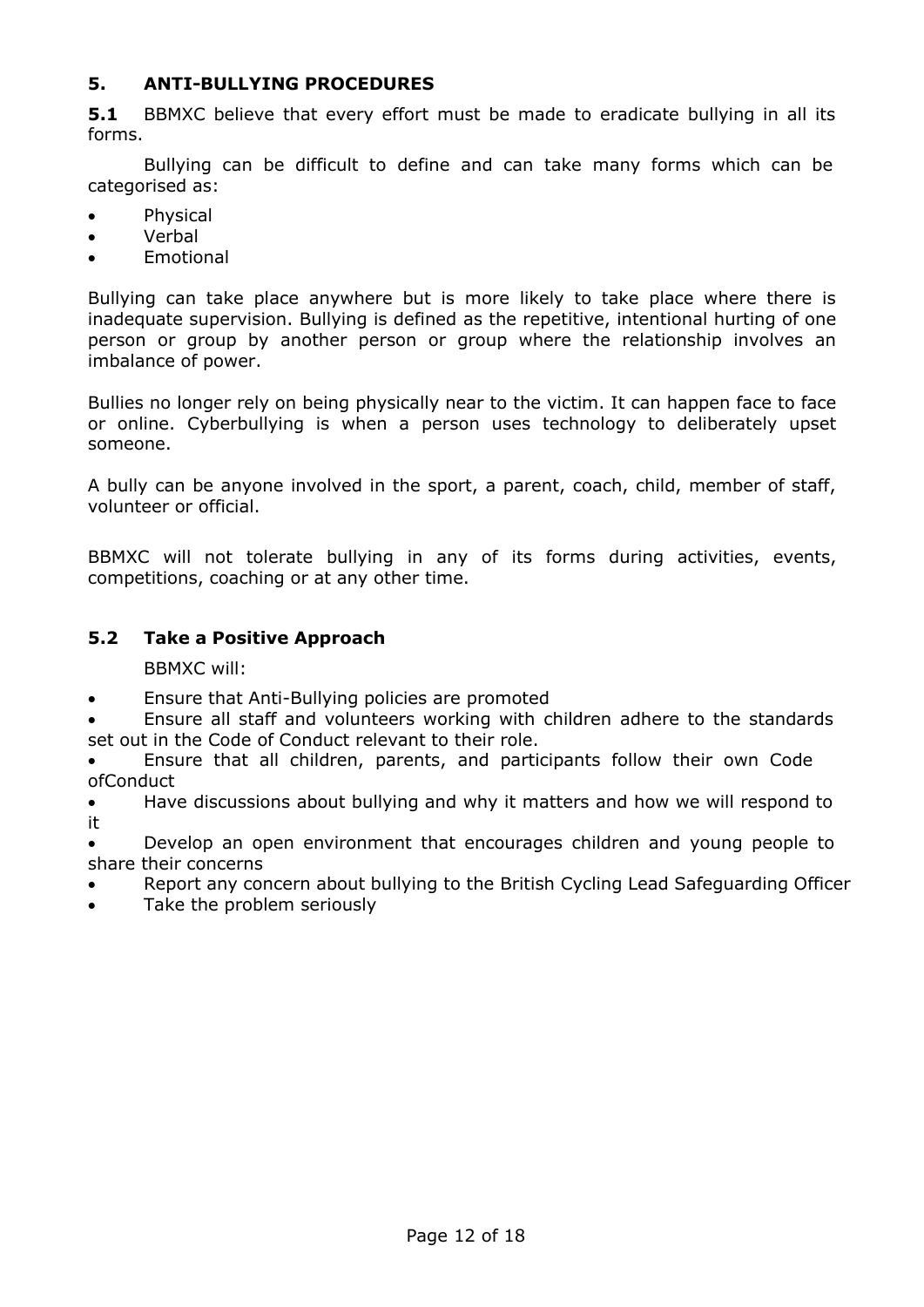#### <span id="page-12-0"></span>**6. CHILDREN AT INCREASED RISK OF ABUSE**

Any child can be abused but it is recognised that some factors increase the risk to children and make them more vulnerable to abuse.

Children with disabilities, children in care, children from black and mixed ethnic backgrounds, LGBT young people and children who have previously suffered abuse are all at increased risk of harm.

Children whose parents are suffering from mental health problems, pressure, drug or alcohol abuse or domestic violence within the family are at increased risk of harm.

However, just because a child is living in these circumstances does not mean they are suffering harm.

#### <span id="page-12-1"></span>**6.2 Children and Young People with Disabilities**

A child's disability may not always be obvious or visible (for example a child with a learning disability).

When members of staff, volunteers, officials, and coaches are working with children with disabilities BBMXC understand that extra safeguards may need to be put in place.

Everyone working with the child should understand what their impairment means.

BBMXC will consult with the parents and the child to make sure that there is an appropriate plan in place to meet any additional needs.

#### <span id="page-12-2"></span>**6.3 Elite Athletes**

Moving through the talent pathway offers fantastic experiences and rewards for athletes, however, there are specific factors in elite sports that can make talented athletes more vulnerable to harmful behaviours, either from themselves, their coaches or parents, or members of their wider support team.

This may take the form of over-training or being pushed too far there the focus is on the goals to achieve success, rather than the needs of the young person.

These factors include:

- a win at all costs approach
- intense coach-athlete relationships
- a self-image that is linked closely with performance excellence
- young athletes operating in an adult-focused environment
- being away from family and support networks
- fear of losing funding or a place on the programme if they speak out

BBMXC will ensure suitable boundaries are maintained and any concerns are challenged and reported appropriately.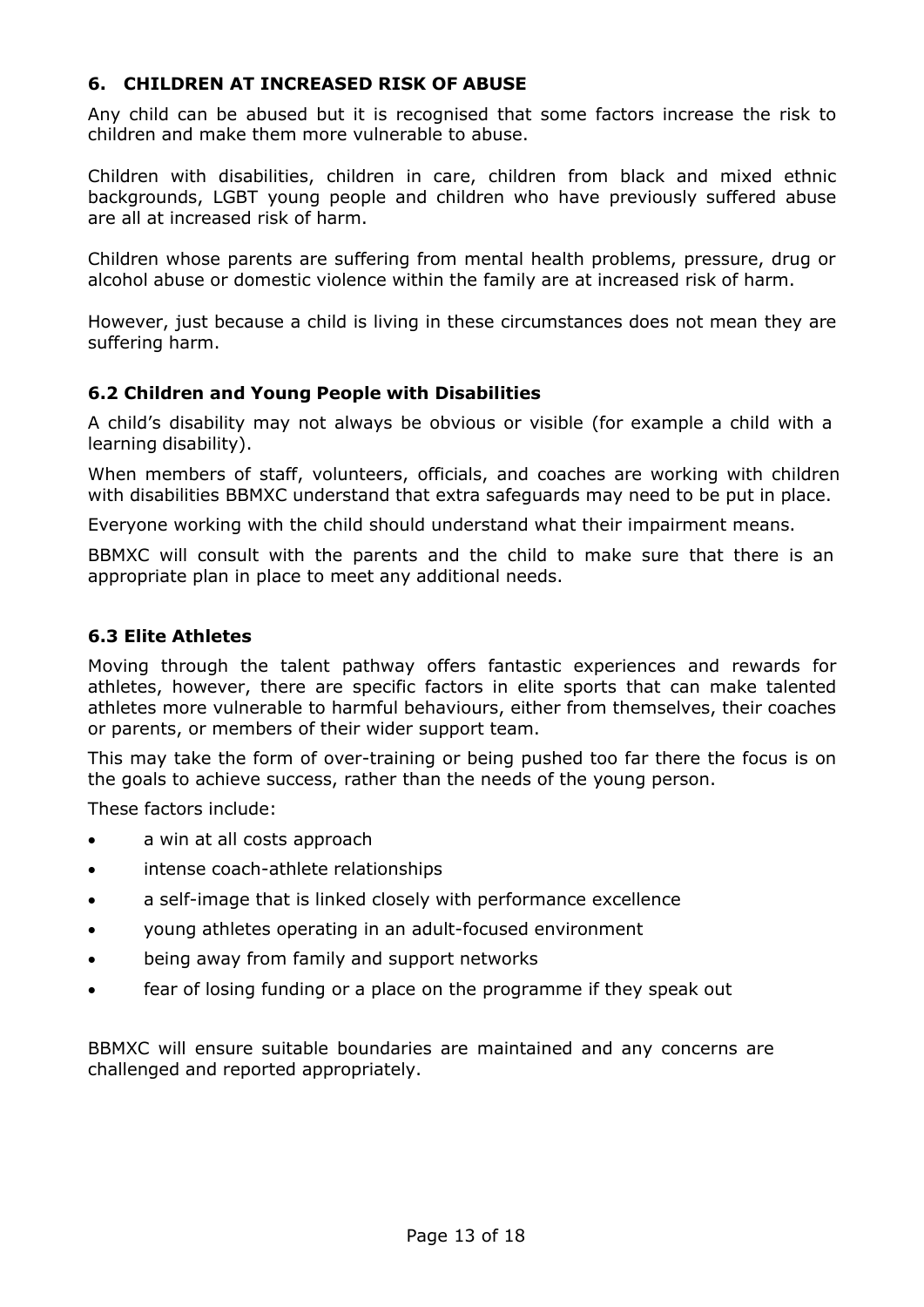# **7. Useful Contacts**

| <b>British Cycling Contacts</b> |                                                        |                                                           |  |  |  |
|---------------------------------|--------------------------------------------------------|-----------------------------------------------------------|--|--|--|
| <b>Name</b>                     | <b>Address</b>                                         | <b>Number</b>                                             |  |  |  |
| Lead Safeguarding<br>Officer    | <b>National Cycling Centre</b><br><b>Stuart Street</b> | Tel: 0161 2742000                                         |  |  |  |
|                                 | Manchester                                             | Email:                                                    |  |  |  |
|                                 | M14 4DQ                                                | compliance@britishcycling.org.uk                          |  |  |  |
|                                 |                                                        | (Address your email FAO the Lead<br>Safeguarding Officer) |  |  |  |
|                                 |                                                        |                                                           |  |  |  |

| <b>National Contacts</b>                                     |                                           |                                                    |  |  |  |
|--------------------------------------------------------------|-------------------------------------------|----------------------------------------------------|--|--|--|
| The NSPCC                                                    | <b>National Centre</b><br>42 Curtain Road | Tel: 0808 800 5000                                 |  |  |  |
|                                                              | London, EC2A 3NH                          | help@nspcc.org.uk                                  |  |  |  |
| Childline UK                                                 | Freepost 1111<br>London N1 0BR            | Tel: 0800 1111                                     |  |  |  |
| <b>NSPCC Child Protection</b><br>in Sport Unit               | 3 Gilmour Close<br>Beaumont Leys          | Tel: 0116 234 7278                                 |  |  |  |
|                                                              | Leicester<br><b>LE4 1EZ</b>               | cpsu@nspcc.org.uk                                  |  |  |  |
| <b>NSPCC Whistleblowing</b><br>Helpline for<br>Professionals |                                           | 0808 028 0285                                      |  |  |  |
| <b>NSPCC Freephone</b><br>24-hour Helpline                   |                                           | 0808 800 5000                                      |  |  |  |
| Local Police child<br>protection teams                       |                                           | 101                                                |  |  |  |
|                                                              |                                           | In an emergency 999                                |  |  |  |
| Children's Advice and                                        |                                           | Monday to Thursday:                                |  |  |  |
| Support Service (CASS)                                       |                                           | 8:45 am to 5:15 pm                                 |  |  |  |
|                                                              |                                           | Friday: 8:45am to 4:15pm                           |  |  |  |
|                                                              |                                           | Telephone: 0121 303 1888                           |  |  |  |
|                                                              |                                           | Emergency out-of-hours<br>Telephone: 0121 675 4806 |  |  |  |
| Samaritans                                                   |                                           | 08457 90 90                                        |  |  |  |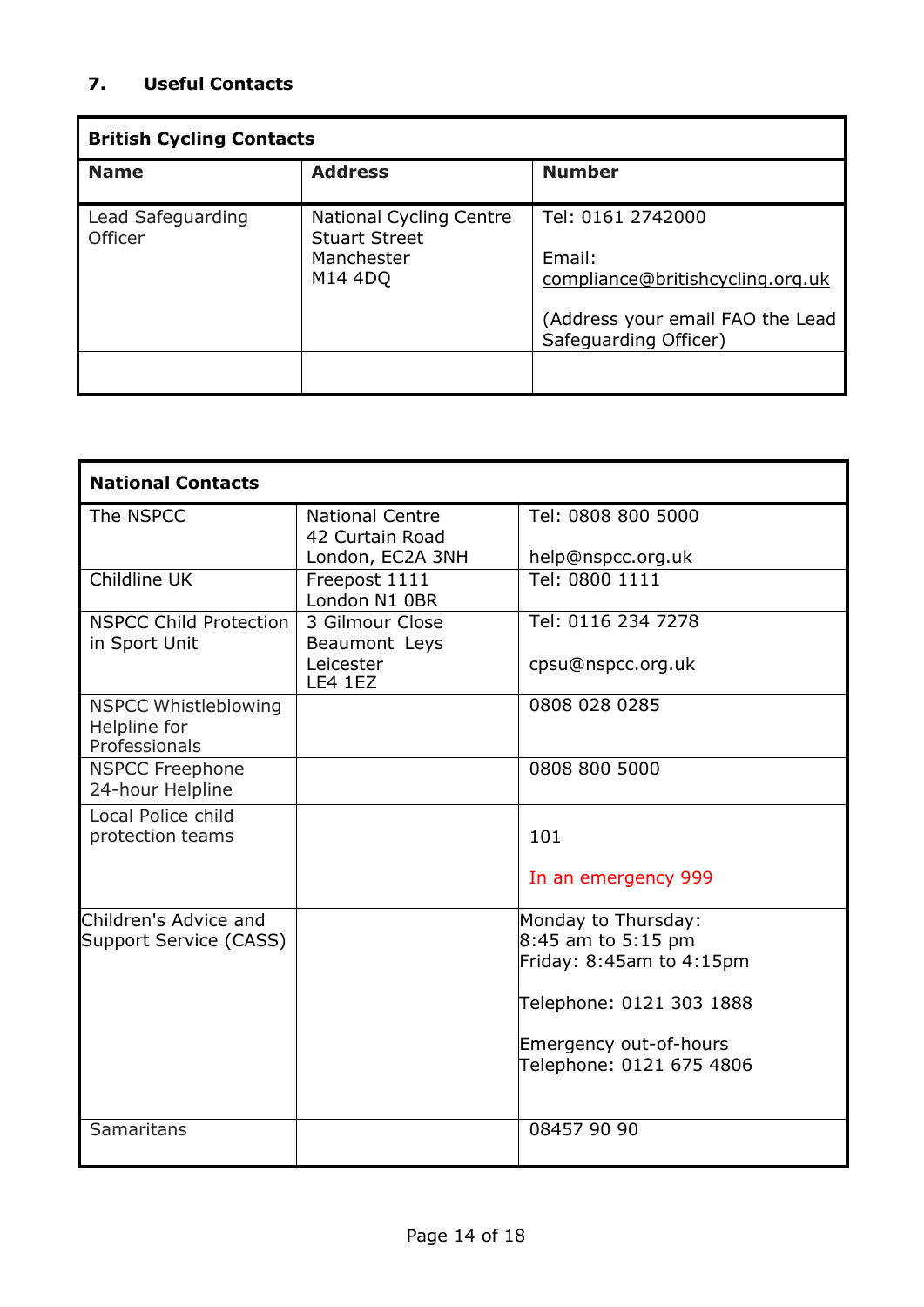# **CATEGORIES OF CHILD ABUSE**

<span id="page-14-0"></span>Abuse can happen on any occasion or in any place where children and young people are present.

Child abuse is any form of physical, emotional, or sexual mistreatment or lack of care that leads to injury or harm. Children may be abused in a family or an institutional or community setting by those known to them or, more rarely, by a stranger. Children can be abused by adults, either male or female, or by other children.

Safeguarding is defined as:

- Protecting children from maltreatment.
- Preventing impairment of children's health or development.
- Ensuring that children are growing up in circumstances consistent with the provision of safe and effective care; and
- Taking action to enable all children to have the best life chances.

Child Protection is the activity that is undertaken to protect specific children who are suffering or are likely to suffer significant harm.

There are four main types of abuse: neglect, physical abuse, sexual abuse, and emotionalabuse. Children and young people can also be harmed through poor practice and bullying within a sports setting.

**Neglect** is when adults consistently or repeatedly fail to meet a child's basic physical and/or psychological needs which could result in the serious impairment of the child's health or development e.g., failure to provide adequate food, shelter and clothing; failing to protect a child from physical harm or danger; or the failure to ensure access to appropriate medical care or treatment. It may also include refusal to give love, affection, and attention.

Examples in sport could include a coach or supervisor repeatedly failing to ensure children are safe, exposing them to undue cold, heat or extreme weather conditions without ensuring adequate clothing or hydration; exposing them to unnecessary risk of injury e.g. by ignoring safe practice guidelines, failing to ensure the use of safety equipment, or by requiring young people to participate when injured or unwell.

**Physical abuse** is when someone physically hurts or injures children by hitting, shaking, throwing, poisoning, burning, biting, scalding, suffocating, drowning or otherwise causing harm. Physical harm may also be caused when a parent or carer feigns the symptoms of, or deliberately causes, ill health to a child whom they are looking after.

Examples in sport maybe when the nature and intensity of training or competition exceed the capacity of the child's immature and growing body; where coaches encourage the use of drugs or harmful substances to enhance performance or delay puberty; if athletes are required to participate when injured; or when sanctions used by coaches imposed involve inflicting pain.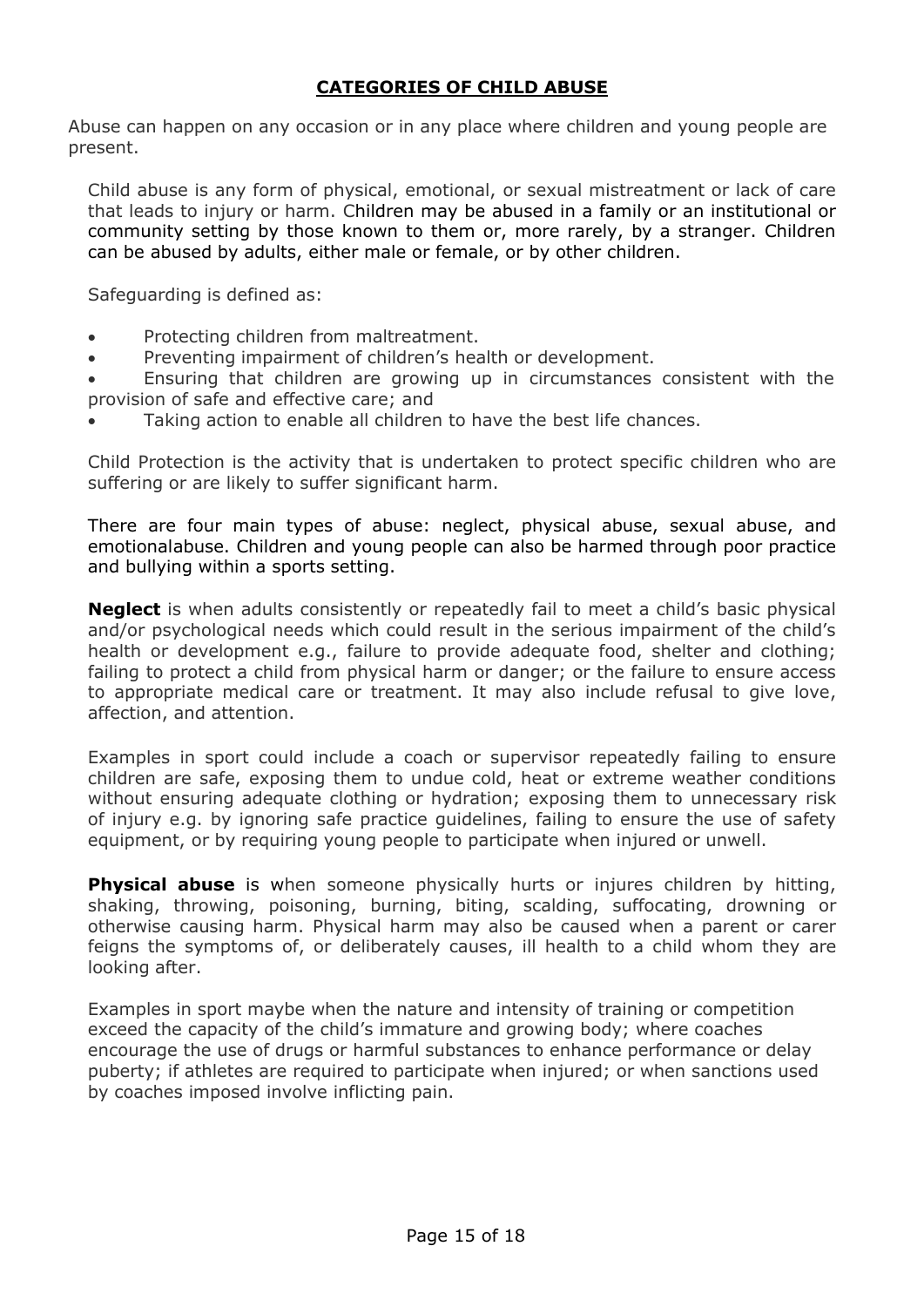**Sexual abuse** is when children and young people are abused by adults (both maleand female) or other children who use them to meet their own sexual needs. This could include full sexual intercourse, masturbation, oral sex, anal intercourse, kissing and sexual fondling. Showing children pornographic material (books, videos, pictures) or taking pornographic images of them are also forms of sexual abuse.

Sexual abusers groom children, protective adults, and clubs/organisations to create opportunities to abuse and reduce the likelihood of being reported.

Examples in sport may include coaching techniques involving physical contact with children creating situations where sexual abuse can be disguised and may therefore go unnoticed. The power and authority of, or dependence on, the coach if misused, may also lead to abusive situations developing. Contacts made within sport and pursued e.g., through texts, Facebook or Twitter have been used to groom children forabuse.

**Child Sexual Exploitation** is a form of child sexual abuse. It occurs when an individual or group takes advantage of an imbalance of power to coerce, manipulate or deceive a child or young person under the age of eighteen into sexual activity (a) in exchange for something the victim needs or wants, and/or

(b) for the financial advantage or increased status of the perpetrator or facilitator.

The victim may have been sexually exploited even if the sexual activity appears consensual. Child sexual exploitation does not always involve physical contact; it can also occur through the use of technology.

**Emotional abuse** is the persistent emotional ill-treatment of a child to cause severe and persistent adverse effects on the child's emotional development. It may involve conveying to children that they are worthless or unloved, inadequate, or valued only insofar as they meet the needs of another person.

It may feature age or developmentally inappropriate expectations being imposed on children or even the over protection of a child. It may involve causing children to feel frightened or in danger by being constantly shouted at, threatened, or taunted which may make the child incredibly nervous and withdrawn. Some level of emotional abuse is involved in all types of ill-treatment of a child.

Examples in sport may include children who are subjected to constant criticism, name-calling, sarcasm, bullying, racism, or pressure to perform to unrealistically high expectations; or when their value or worth is dependent on sporting success or achievement.

**Bullying** is behaviour that hurts someone else. It can happen anywhere – in a club, at school, at home or online (cyberbullying). It is usually repeated over an extended period of time and can hurt a child both physically and emotionally. Bullying behaviour canoften stay confined to 'bullying hotspots,' which are locations in a club or venue thatmight be more secluded or have fewer witnesses, such as changing rooms.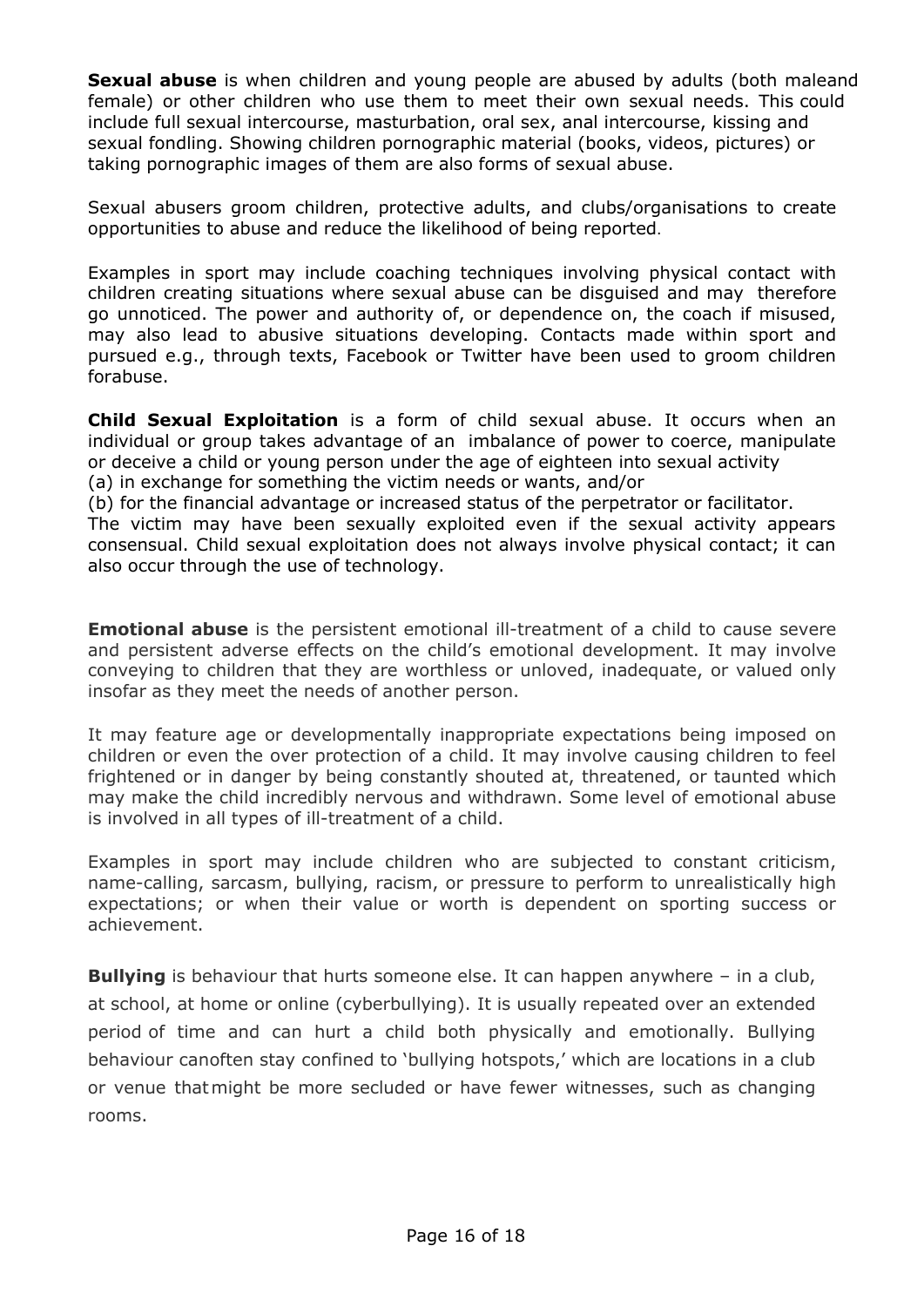Bullying can take many forms, examples in sport may include:

- Physical hitting, pushing, kicking or other physical assault
- Verbal abuse offensive name-calling, insults or gossiping
- Non-verbal abuse offensive hand signs or text messages

• Racial, sexist, or homophobic – racist remarks, sexist jokes, or comments, orhomophobic, transphobic, or gender-related jokes or comments

• Sexual – abusive sexualised name-calling, inappropriate and uninvited touching, or an inappropriate sexual proposition

• Indirect – spreading nasty stories or rumours about someone, intimidation, exclusion from social groups, manipulating or constantly undermining someone